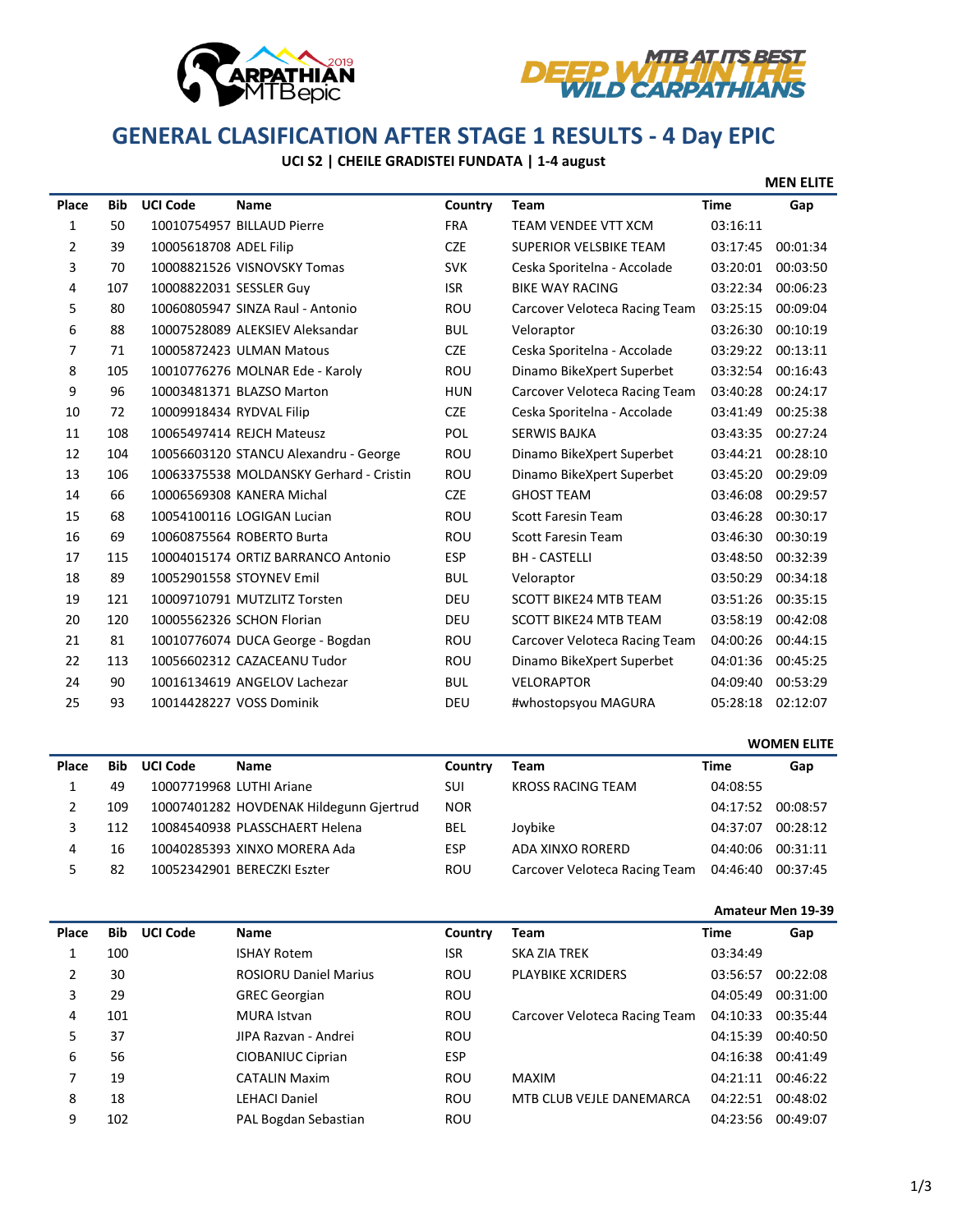



| 10 | 27             | <b>MUNTEAN Paul</b>                  | ROU        | <b>VELOCITAS</b>               | 04:28:17          | 00:53:28 |
|----|----------------|--------------------------------------|------------|--------------------------------|-------------------|----------|
| 11 | 23             | <b>CRETU Alexandru</b>               | ROU        |                                | 04:31:25          | 00:56:36 |
| 12 | 55             | <b>MIRCIOI Cristian</b>              | ROU        | <b>MAUS BIKE TIBISCUS TEAM</b> | 04:33:22          | 00:58:33 |
| 13 | 8              | <b>SIMION Sabin</b>                  | ROU        | <b>HPM</b>                     | 04:33:39          | 00:58:50 |
| 14 | 22             | <b>AASA Martin</b>                   | <b>SWE</b> | Lulu Terrung cyklister         | 04:35:14          | 01:00:25 |
| 15 | 110            | <b>TORRES VILLALON Pedro</b>         | <b>ESP</b> |                                | 04:38:39          | 01:03:50 |
| 16 | 117            | 10088909473 JANATA Boris             | <b>SVK</b> | BIKE ARENA ZLATNICKA DOLINA    | 04:39:48          | 01:04:59 |
| 17 | 114            | <b>PASTUSIAK Marcin</b>              | <b>POL</b> |                                | 04:40:34          | 01:05:45 |
| 18 | 21             | PATRICHE Mihai                       | ROU        | <b>EVERGREEN BIKING TEAM</b>   | 04:41:05          | 01:06:16 |
| 19 | 34             | <b>WALLYN Bert</b>                   | BEL        |                                | 04:42:01          | 01:07:12 |
| 20 | 111            | CATOIU Andrei                        | ROU        |                                | 04:43:35          | 01:08:46 |
| 21 | 52             | <b>NEAGA Lucian</b>                  | ROU        | <b>VELOX CYCLING TEAM</b>      | 04:44:26          | 01:09:37 |
| 22 | 98             | PAKULA Piotr                         | POL        |                                | 04:45:21 01:10:32 |          |
| 23 | 31             | <b>TEBEICA Tiberiu</b>               | ROU        | Dinamo BikeXpert Superbet      | 04:48:03          | 01:13:14 |
| 24 | 85             | 10096265410 TAPASZTO Zsolt           | ROU        | Carcover Veloteca Racing Team  | 04:48:18          | 01:13:29 |
| 25 | 103            | 10056596652 SPRINCEANA Catalin       | <b>ROU</b> | Dinamo BikeXpert Superbet      | 04:50:11 01:15:22 |          |
| 26 | 44             | <b>VALENTIN Jancu</b>                | ROU        | BIKEXPERT RACING TEAM          | 04:51:05          | 01:16:16 |
| 27 | 97             | LENZ Michal                          | POL        | <b>GOOD RIDE</b>               | 04:53:26          | 01:18:37 |
| 28 | 65             | KLAKURKA Vaclav                      | <b>CZE</b> | AD TEAM                        | 04:59:26          | 01:24:37 |
| 29 | $\overline{7}$ | COLIBAN Andrei                       | ROU        |                                | 05:05:49          | 01:31:00 |
| 30 | 26             | <b>NAGY Tiberiu</b>                  | ROU        | <b>VELOCITAS</b>               | 05:08:20          | 01:33:31 |
| 31 | 57             | <b>LAZAR Mihai</b>                   | ROU        |                                | 05:10:29          | 01:35:40 |
| 32 | 24             | <b>BURCA Cristian</b>                | ROU        | <b>VELOCITAS</b>               | 05:16:35          | 01:41:46 |
| 33 | 75             | <b>KOVALEVSKIY Vladimir</b>          | <b>RUS</b> |                                | 05:24:01          | 01:49:12 |
| 34 | 35             | SZANTAI VECSERA Balint               | HUN        |                                | 05:29:59          | 01:55:10 |
| 35 | 10             | PASCU Andrei                         | ROU        |                                | 05:30:45          | 01:55:56 |
| 36 | 116            | <b>GROSARU Victor</b>                | ROU        | <b>XC RIDERS</b>               | 05:35:04          | 02:00:15 |
| 37 | 73             | <b>KOZAK David</b>                   | <b>CZE</b> | AD TEAM                        | 05:36:22          | 02:01:33 |
| 38 | 25             | JURA Mihai - Andrei                  | ROU        | ACS VELOCITAS                  | 05:42:21          | 02:07:32 |
| 39 | 11             | <b>ROBU Andrei</b>                   | ROU        |                                | 05:51:33          | 02:16:44 |
| 40 | 6              | <b>LUPICA Razvan</b>                 | ROU        |                                | 06:14:28          | 02:39:39 |
| 41 | 5              | <b>GAVRILA Doru</b>                  | ROU        |                                | 06:16:04          | 02:41:15 |
| 42 | 38             | <b>MIRCEA Mihai</b>                  | <b>ROU</b> | <b>CS GRATZU</b>               | 06:29:09          | 02:54:20 |
| 43 | 36             | <b>ZOLTAN Fogarasi</b>               | ROU        | <b>GARAGE RACING</b>           | 06:39:04          | 03:04:15 |
| 44 | 43             | FORD Jeffrey                         | ROU        |                                | 07:06:04          | 03:31:15 |
| 45 | 46             | SHORT John                           | <b>GBR</b> |                                | 07:34:14          | 03:59:25 |
| 46 | 9              | CONSTANTINESCU George - Cristiar ROU |            |                                | 07:34:49          | 04:00:00 |
| 47 | 60             | <b>OLARU Mircea</b>                  | ROU        |                                | 07:43:55          | 04:09:06 |
|    |                |                                      |            |                                |                   |          |

|               |            |                 |                       |            |                                | Amateur Men 40-49 |          |
|---------------|------------|-----------------|-----------------------|------------|--------------------------------|-------------------|----------|
| Place         | <b>Bib</b> | <b>UCI Code</b> | <b>Name</b>           | Country    | <b>Team</b>                    | <b>Time</b>       | Gap      |
|               | 63         |                 | <b>ELMIGER Martin</b> | SUI        | <b>TORTOUR</b>                 | 03:40:06          |          |
| $\mathcal{P}$ | 54         | N-0290          | <b>IONASCU Marius</b> | <b>ROU</b> | <b>MAUS BIKE TIBISCUS TEAM</b> | 04:02:42          | 00:22:36 |
| 3             | 12         |                 | JIDOVU Cristian       | ROU        | <b>CS TIBISCUS</b>             | 04:08:25          | 00:28:19 |
| 4             | 94         |                 | DANNER Roland         | DEU        | #whostopsyou MAGURA            | 04:13:04          | 00:32:58 |
|               | 13         |                 | PREDA Razvan          | ROU        | <b>HPM Pro Mountain Sports</b> | 04:32:23          | 00:52:17 |
| 6             | 77         |                 | <b>MARTIN Rytir</b>   | <b>CZE</b> | AD TEAM                        | 04:14:31          | 00:34:25 |
|               | 92         |                 | <b>RUSEV Kalin</b>    | <b>BUL</b> | Veloraptor                     | 04:27:26          | 00:47:20 |